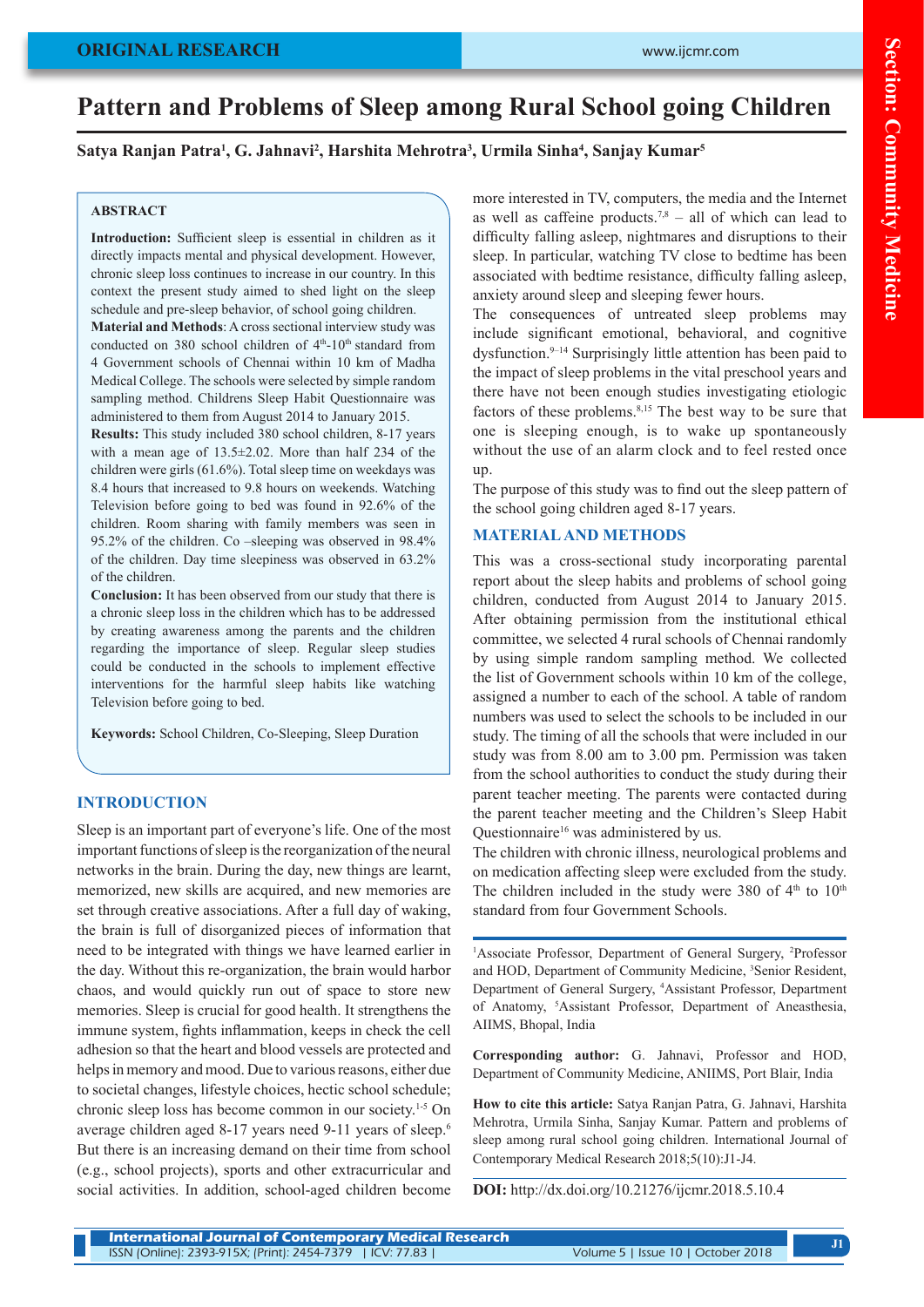The Questionnaire consisted of two sections. The first section consisted of the demographic details and questions related to co-sleeping behaviour of the child. It also had the written informed consent form. The second section consisted of Childhood sleep Habit Questionnaire (CSHQ). All the items were responded by the parents.

The Childhood sleep habit questionnaire consists of 31 items. The questionnaire tells us about the bedtime and wake time on week days and weekends and also the naps during the day. It has subscales that tell us about the bedtime behaviour, sleep related breathing disorder, day time sleepiness and sleep behaviour. Sleep duration of less than 9 hours was considered as short sleep duration.

## **STATISTICAL ANALYSIS**

Statistical analysis was done using SPSS v 21. Descriptive statistics was calculated. Normality of data was checked based upon visual analysis of the Q-Q plot curve.

### **RESULTS**

In the present study 380 school children aged 8-17 years were included in the study. The mean age of the children was of 13.5±2.02 years, 234 (61.6%) were girls and 146 (38.4%) were boys.

On school days 168 (44.2%) of the children went to bed between 10-11 pm to wake up between  $6 - 7$  am. Average sleep latency was 16.6 (SD=10.6) min. They spent around 8.4 hours  $(SD = 1.3)$  hours in sleep on school days. During the weekend the children went to bed between 11-12 pm to wake up between 9-10 am. There was no change in sleep onset latency but the time of going to bed and the wake time was delayed by 1-3 h. The total sleep time was increased by about 1-2 h on the weekends. They spent around 9.8 (SD=1.4) hours of sleep on the weekends as shown in Table 1.

| <b>Sleep Pattern</b>                                             | <b>Children</b> |  |
|------------------------------------------------------------------|-----------------|--|
| Age                                                              | 13.5±2.02 years |  |
| Bed time school days (p.m.)                                      | $10 - 11$       |  |
| Sleep onset latency school days (min)                            | $16.6 \pm 10.6$ |  |
| Wake time school days (a.m.)                                     | $6 - 7$         |  |
| Total sleep time school days (h)                                 | $8.4 \pm 1.3$   |  |
| Bed time weekend (p.m.)                                          | $11 - 12$       |  |
| Sleep onset latency weekend (min)                                | $16.6 \pm 10.6$ |  |
| Wake time weekend (a.m.)                                         | $9 - 10$        |  |
| Total sleep time weekend (h)                                     | $9.8 \pm 1.4$   |  |
| *Values presented as mean and SD                                 |                 |  |
| <b>Table-1:</b> Sleep patterns among rural school going children |                 |  |

| <b>Pre Sleep Behaviour</b>                               | Children (N) | (%)   |  |
|----------------------------------------------------------|--------------|-------|--|
| Watch Television                                         | 352          | 92.6% |  |
| Book reading                                             | 22           | 5.8%  |  |
| Playing with mobile                                      | 6            | 1.6%  |  |
| Sharing bed room                                         | 362          | 95.2% |  |
| Sharing bed with family members                          | 374          | 98.4% |  |
| Day time sleepiness                                      | 240          | 63.2% |  |
| Afraid to sleep alone and in the dark                    | 234          | 61.6% |  |
| Table-2: Pre Sleep Behaviour among rural school children |              |       |  |

Pre sleep behaviour: Most of the children (92.6%) were watching television before going to bed. Some of the children 22 (5.8%) were reading a book before going to bed and some of the children 6 (1.6%) were playing with their mobile before going to bed. More than half of the children 234 (61.6%) were afraid of sleeping alone and in the dark. Most of the children 362 (95.2%) were reported to share their bedrooms with their siblings or their family members and almost everybody 374 (98.4%) were sharing the bed with their siblings or parents. More than half of the children 240 (63.2%) were sleepy during the day.

## **DISCUSSION**

In our study it was observed that the sleep duration of the children was 8.4 hours during week days. Guidelines for healthy sleep recommend that over a 24 hour period school aged children require  $9 - 11$  hours of sleep. During the weekends they were having adequate amount of sleep, but in the long run these children would suffer from sleep debt. The short term impact of sleep debt is that it may lead to obesity in children, may foster negative, depressive thoughts, in addition to that these children may process positive experiences as less pleasurable or memorable.<sup>17</sup> The long term impact of sleep debt in school going children lays a road map for early trouble as they may not be able to concentrate so school becomes more challenging, mental health gets affected and tendency for committing suicide, tendency to go into substance and alcohol abuse may start early.17

Most of the children were watching Television before going to bed. Watching TV stimulates our brains and bodies at a time when we should be winding down, and the extra light we expose ourselves to when we peer at a screen could be throwing off our body clocks. This is because when it gets dark, our bodies release a hormone called melatonin that helps make us sleepy, and pre-bedtime bright light exposure especially exposure to the blue light emitted by screens large and small weakens melatonin release. Affect on sleep due to television watching was addressed by various authors in their studies.<sup>18,19,20</sup> They have reported in their studies that there was a reduction in the total time spent in sleep, they also they had difficulty in waking up every day and they felt sleepy during the day. Another study reported that the duration of sleep was reduced by seven minutes for each hour spent on television.<sup>21</sup> This issue could be addressed as it is an important modifiable factor that affects the sleep of the children.

Reading a book before going to bed is practiced by some children in our study. Reading a book reduces our stress levels by focusing the mind, distracting us from stressful thoughts, releasing muscle tension and lowering the heart rate.22 The other advantages are it creates a bond between children and parents, encourages children to read, establishes a habit of reading, to draw attention of the child for teaching good things through books and also opening the doorway for the children to write.

Some of the children were playing with mobile phones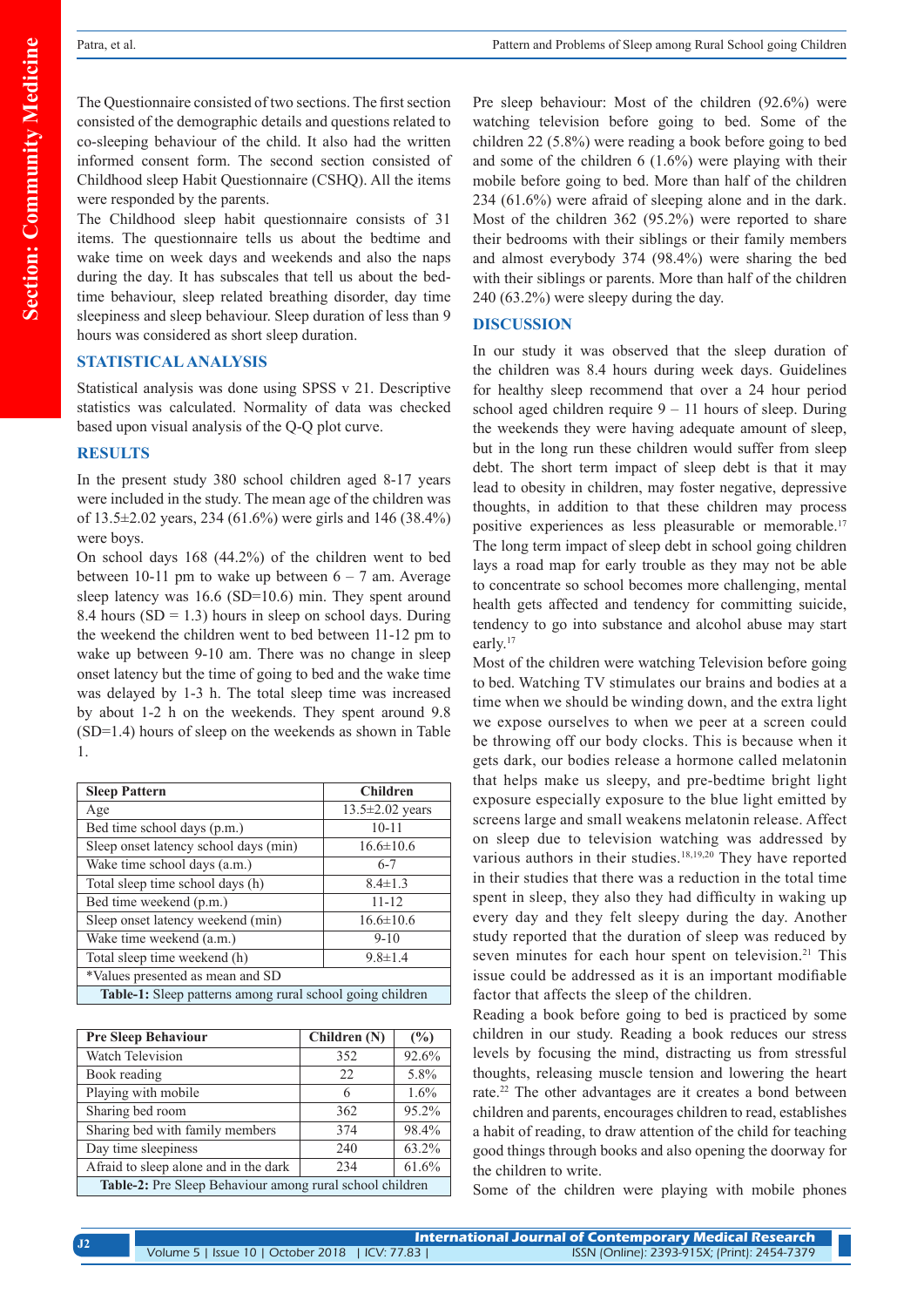before going to bed. Playing with mobile phones reduces the quality and quantity of sleep, they take longer time to reach the deeper stages of sleep and also spend less time in them.<sup>22</sup> Deep sleep is very important for the body as this is the time when the body rejuvenates cells and repairs damage suffered during the entire day.

Co- sleeping has been found in most of the children in our study. Co sleeping is the practice of parents and young children sleeping in the same bed. In our study it was observed that almost all the children were sharing the bed with either siblings or parents. The disadvantage is that once the child gets used to co-sleeping, it becomes difficult for the parents to make them sleep independently in their own rooms.<sup>21</sup> Cosleeping has known to foster childhood dependency which may not be good for the child in the long run.

Day time sleepiness was observed in more than half of the children in our study. The prevalence of excessive daytime sleepiness in school children has varied across studies, ranging from 17.90% to  $64.90\%$ .<sup>23,24</sup> It may lead to learning and attention deficit in children. This can be easily avoided by sleeping adequately at night.

It was observed in our study that more than half of the children were afraid to sleep alone and in the dark. Though every child is afraid to sleep alone sometimes, but before the fear turns into phobia, it should be tackled by reassuring the children about the fear or any stress at school or a scary movie or anything that is worrying them.

# **CONCLUSION**

In our study it was observed that most of the children were watching Television before going to bed which may be the reason for delayed bed time among them. Sleep duration on weekdays was less than that is required per day. There is a need to address the importance of sleep hygiene among the children and their family members as sleep deprivation in the long run is detrimental to the health of the children. Sleep habits must be considered to be included along with nutrition and exercise in healthy lifestyle choices. This requires raising the awareness regarding the sleep needs especially of the school going children within school, family and community. Simple measures like setting a bed time for children and restricting watching Television, playing with mobiles or any gadgets before going to bed should be taken care of.

# **REFERENCES**

- 1. Li S, Arguelles L, Jiang F, Chen W, Jin X, Yan C, et al. Sleep, School Performance, and a School-Based Intervention among School-Aged Children: A Sleep Series Study in China. PLoS ONE 2013;8: e67928.
- 2. Matricciani L, Olds T, Williams M, A review of evidence for the claim that children are sleeping less than in the past. Sleep 2011; 34: 651–659.
- 3. Matricciani L, Olds T, Petkov J In search of lost sleep: secular trends in the sleep time of school-aged children and adolescents. Sleep Med Rev 2012; 16: 203–11.
- 4. Colten HR, Altevogt BM (2006) An Unmet Public Health Problem, Sleep Disorders and Sleep Deprivation: Institute of Medicine Committee on Sleep Medicine and

Research,Institute of Medicine: National Academies Press, Washington, DC.

- 5. Grandner MA Sleep duration across the lifespan: implications for health. Sleep Med Rev 2012; 16: 199– 201.
- 6. Fox EC, Wang K, Aquino M, Michael A, Xie GD, Branas CC, Gooneratne NS. Sleep Debt at the community level: impact of age, sex race/ethnicity and health. Sleep Health: Journal of National Sleep Foundation; 2018:4, 317-324
- 7. Li S., Yang Q., Chen Z., Jin X., Jiang F., Shen X. Homework schedule: an important factor associated with shorter sleep duration among Chinese school-aged children. Behav Sleep Med. 2014;12:389–397.
- 8. Garmy P., Nyberg P., Jakobsson U. Sleep and television and computer habits of Swedish school-age children. J Sch Nurs. 2012;28:469–476.
- 9. Sahin U, Ozturk O, Ozturk M, et al. Habitual snoring in primary school children: prevalence and association with sleep-related disorders and school performance. Med Princ Pract. 2009;18:458–65.
- 10. Ali NJ, Pitson D, Stradling JR. Natural history of snoring and related behaviour problems between the ages of 4 and 7 years. Arch Dis Child. 1994;71:74–6.
- 11. Alabi BS, Abdulkarim AA, Musa IO, et al. Prevalence of snoring and symptoms of sleep disordered breathing among primary school pupils in Ilorin, Nigeria. Int J Pediatr Otorhinolaryngol. 2012;76:646–8.
- 12. Eitner S, Urschitz MS, Guenther A, et al. Sleep problems and daytime somnolence in a German population-based sample of snoring school-aged children. J Sleep Res. 2007;16:96–101.
- 13. Kahn A, Van de Merckt C, Rebuffat E, et al. Sleep problems in healthy preadolescents. Pediatrics. 1989;84:542–6.
- 14. Liu X, Owens JA, Kaplan DL, et al. Sleep patterns and sleep problems among schoolchildren in the United States and China. Pediatrics. 2005;115:241–9.
- 15. Gau SF, Soong WT. Sleep problems of junior high school students in Taipei. Sleep. 1995;18:667–73.
- 16. Owens J.A., Spirito A., McGuinn M. The Children's Sleep Habits Questionnaire (CSHQ): psychometric properties of a survey instrument for school-aged children. Sleep. 2000; 23:1043–1051.
- 17. Mattriciani L,Blunden S,Rigney G,Williams MT, Olds TS. Childrens Sleep Needs: is there sufficient evidence to recommend optimal sleep for children? Sleep, 2013; 36: 4: 527–534.
- 18. Gupta R, Kandpal S.D., Goel D, Mittal N, Dyani M, Mittal M. Sleep Patterns, Co- Sleeping and parents perception of sleep among school children: Comparison of domicile and gender. Sleep science 2016;9: 192–197.
- 19. Foley L.S., Maddison R., Jiang Y., Marsh S., Olds T., Ridley K. Presleep activities and time of sleep onset in children. Pediatrics. 2013;131:276–282.
- 20. Cespedes E.M., Gillman M.W., Kleinman K., Rifas-Shiman S.L., Redline S., Taveras E.M. Television viewing, bedroom television, and sleep duration from infancy to mid-childhood. Pediatrics. 2014;133:e1163– e1171.
- 21. The Great British Bed Time Report 2013. The Sleep